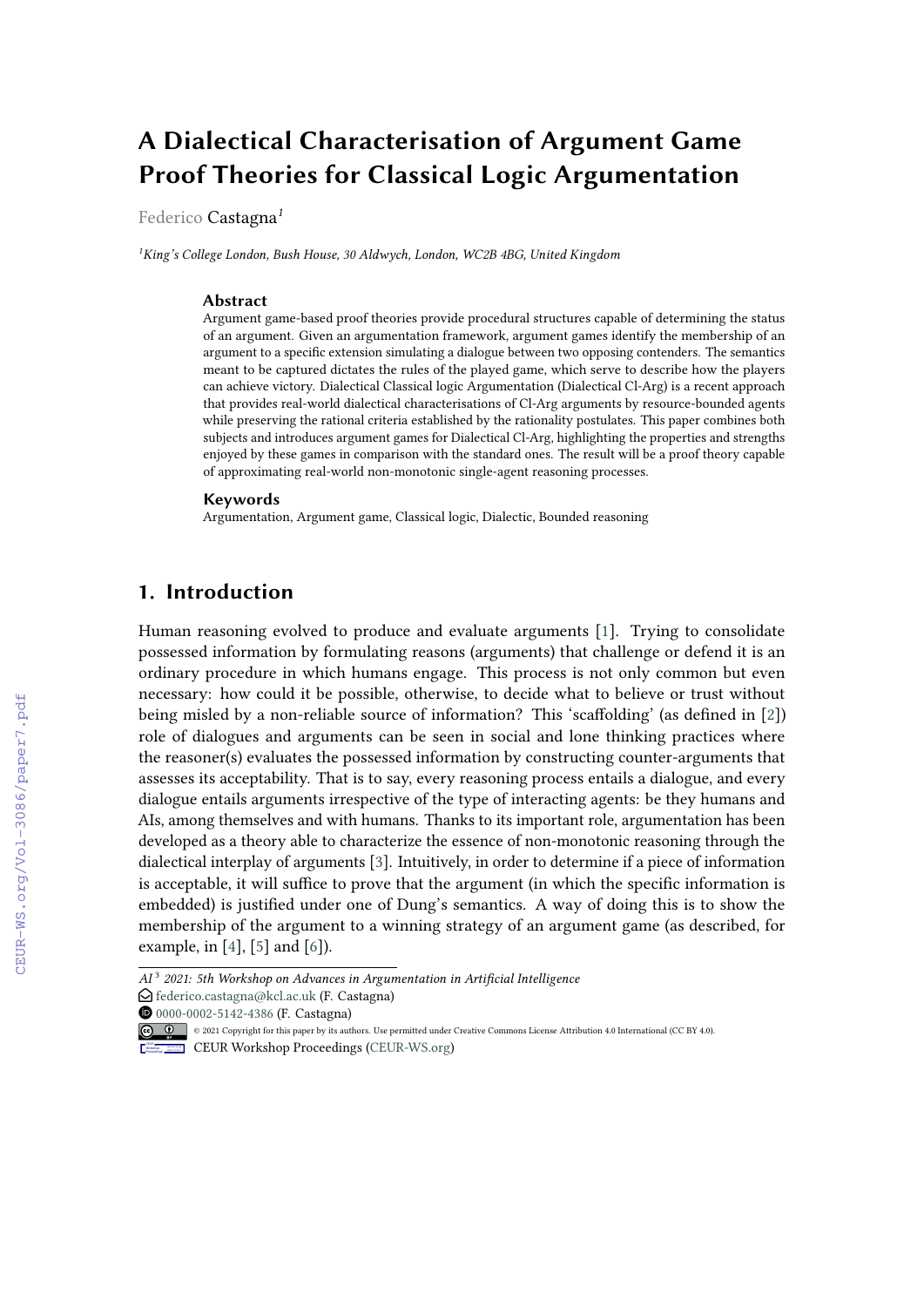Although a plethora of works has successfully shown various instantiations of Dung's abstract argumentation framework (AF) and reached different goals, none of these approaches managed to provide a full rational account of real-world resource-bounded agents. Undoubtedly, the introduction of the rationality postulates [\[7\]](#page-14-0)[\[8\]](#page-14-1) has allowed eschewing the arising of counterintuitive results in AFs instantiations. However, the rationality postulates require a consumption of resources that far exceed the availability of real-world agents.

### **1.1. Contribution**

The main contribution of this research is the development of argument games for Dialectical Classical Logic Argumentation (Dialectical Cl-Arg [\[9\]](#page-14-2)), a recent approach that provides realworld dialectical characterisations of AFs by resource-bounded agents. This approach satisfies the rationality postulates (under minimal requirements) and revolves around the core notion of *dialectical defeats*. Such defeats enable argumentative interactions more aligned with the dialectical reasoning of real-world resource-bounded agents. Thus, their presence requires the implementation of *dialectical argument game* proof theories capable of conveying the same idea as single-agent reasoning processes.

## **2. Background**

Argumentation has been developed as a theory of reasoning able to characterize the essence of non-monotonic logic via the dialectical interplay of arguments. According to Dung's seminal paper [\[3\]](#page-13-0), an Argumentation Framework (AF) is composed of a set of arguments 'AR' and a binary *'attacks'* relation, which denotes the conflicts existing among the arguments in AR, i.e., AF = ⟨AR, *attacks*⟩. Various semantics *s* have also been presented and each of them specifies the status of (*sceptically* or *credulously*) justified (i.e., acceptable) arguments. Several works stemmed from [\[3\]](#page-13-0), some of which introduced different ways of structuring arguments and instantiating Dung's abstract AF [\[10\]](#page-14-3)[\[11\]](#page-14-4)[\[12\]](#page-14-5). For example, Classical Logic Argumentation (Cl-arg) [\[13\]](#page-14-6)[\[14\]](#page-14-7) is one of such instantiation that builds AFs using classical logic as its underlying language.

### **2.1. Dialectical Cl-Arg**

Unlike standard formalisation of Cl-Arg, real-world agents behave pragmatically and do not need to: (i) always construct every argument defined by a base of wff and (ii) enforce consistency and subset minimality checks on their arguments (nor they have enough computational power to do these checks, given their limited resources). Dialectical Cl-Arg provides a formalisation of real-world modes of dialectical reasoning from resource-bounded agents whilst satisfying the rationality postulates [\[7\]](#page-14-0)[\[8\]](#page-14-1).

<span id="page-1-1"></span>**Definition 1. [Dialectical Arguments]**  $X = (\Delta, \Gamma, \alpha)$  *is a* dialectical argument *defined by a base*  $\mathscr B$  *of classical wff, if*  $(\Delta \cup \Gamma) \subseteq \mathscr B$ ,  $\Delta \cap \Gamma = \emptyset$ *, and*  $\Delta \cup \Gamma \vdash_c \alpha^1$  $\Delta \cup \Gamma \vdash_c \alpha^1$ *. If*  $\alpha = \wedge$ *, then* X is said to be a

<span id="page-1-0"></span><sup>&</sup>lt;sup>1</sup>The symbol '⊢ $\llcorner$  denotes the consequence relation of classical logic.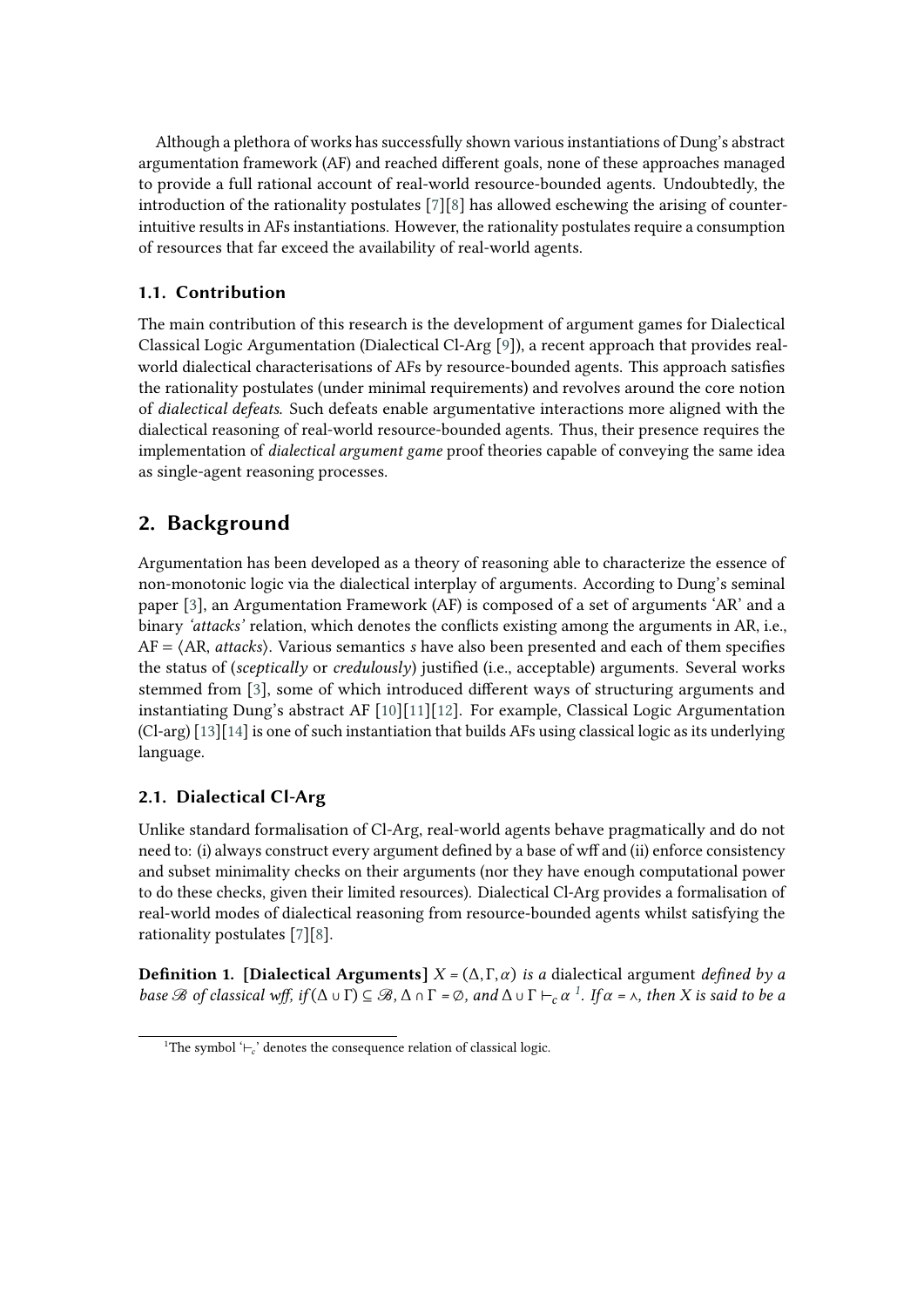falsum *argument.* If  $\Gamma = \emptyset$ , then *X* is said to be unconditional; else *X* is conditional. Finally, if  $\Delta =$ ∅*, then is said to be* unassailable*.*

 $\Delta$ ,  $\Gamma$  *and*  $\alpha$  *are respectively referred to as the* premises (*Prem*(*X*)), suppositions (*Supp*(*X*)) *and* conclusion  $(Con(X))$  *of*  $X = (\Delta, \Gamma, \alpha)$ *.* 

Attacks and defeats for Dialectical Cl-Arg work differently than their respective counterparts for Cl-Arg. The reason is the presence of suppositions embedded in the internal structure of the arguments. This epistemic distinction between information considered true (i.e., the premises of an argument) and information supposed true for the sake of the argument (i.e., the supposition of the argument) proves useful also in solving the so-called 'foreign commitment problem' <sup>[2](#page-2-0)</sup>.

**Definition 2. [Attacks and Defeats]**[*[9](#page-14-2)*] *Let AR be a set of dialectical arguments defined by a base*  $\mathcal{B}$ *. The attack relation 'attacks'*  $\subseteq$  *AR*  $\times$  *AR is defined as follows. For any*  $X = (\Delta, \Gamma, \alpha)$ *,*  $Y = (\Pi, \Sigma, \beta) \in AR$ :  $attack(X, Y)$  *iff*:

- <span id="page-2-1"></span>• *if*  $\alpha \neq \lambda$  *then*  $\overline{\alpha} \in \Pi$  (*X* attacks *Y* on  $\overline{\alpha}$ , equivalently on  $Y' = (\{\overline{\alpha}\}, \emptyset, \overline{\alpha})$ );
- *if*  $\alpha$  =  $\land$  (*X* attacks *Y* on any  $\phi \in \Gamma \cap \Pi$ , equivalently on any  $Y' = (\{\phi\}, \emptyset, \phi)$ ).

*Let*  $\prec$  *be a strict partial ordering over AR. Then, for every X, Y such that attacks*(*X,Y*)*, defeats*(*X,Y*) *iff exactly one of the following holds:*

- *either X* is an argument of the form  $(\emptyset, \Gamma, \wedge)$ ;
- *• else*,  $\exists \psi \in \Pi$  *such that attacks*(*X,Y*) *on*  $\psi$ *, and X*  $\prec$  ({ $\psi$ }*,* ⊘*,*  $\psi$ *).*

 $X$   $\Rightarrow$  *Y* will stand for "*defeats*(*X,Y*)", and *X*  $\Rightarrow$  *Y* will stand for "¬*defeats*(*X,Y*)".

Cl-Arg assumes instantiation of an AF by all arguments defined by a base  $\mathcal B$  of classical wff, a task that proves to be unfeasible for agents with limited resources. As such, dialectical arguments (Definition [1\)](#page-1-1) along with the described defeat relation (Definition [2\)](#page-2-1) allow us to introduce a *dialectical AF* as an argumentation framework ⟨AR, *defeats*⟩ where AR is any subset of the dialectical arguments defined by a base ℬ.

The difference between a defeat and a dialectical defeat for dialectical AFs is the reference to a set  $\mathcal S$  of arguments. The general idea is that, when challenging the acceptability of an argument with respect to a set  $S$ , the defeating argument can suppose premises from all the arguments in  $\mathcal{S}$ . Whereas, the argument that defends  $\mathcal{S}$  can only suppose the premises of the defeating argument. This new kind of defeat forces us to adjust the standard semantics accordingly.

### <span id="page-2-2"></span>**Definition 3. [Dialectical defeats and semantics for dialectical AFs]**[*[9](#page-14-2)*] *Let*  $\langle AR, \text{defeats} \rangle$  *be a dialectical AF,*  $S \subseteq AR$  *and*  $X, Y \in AR$ *. Then:*

1) *X* dialectically defeats *Y* with respect to *S*, denoted  $X \Rightarrow_S Y$ , if defeats(*X*, *Y*) and Supp(*X*)  $\subseteq$  *Prem*( $\mathcal{S}$  ∪{Y}).

<span id="page-2-0"></span> ${}^{2}$ As extensively explained in [\[15\]](#page-14-8), the foreign commitment problem is the issue that arises in dialogical applications when agents are forced to commit to the premises of their interlocutors in order to challenge their arguments.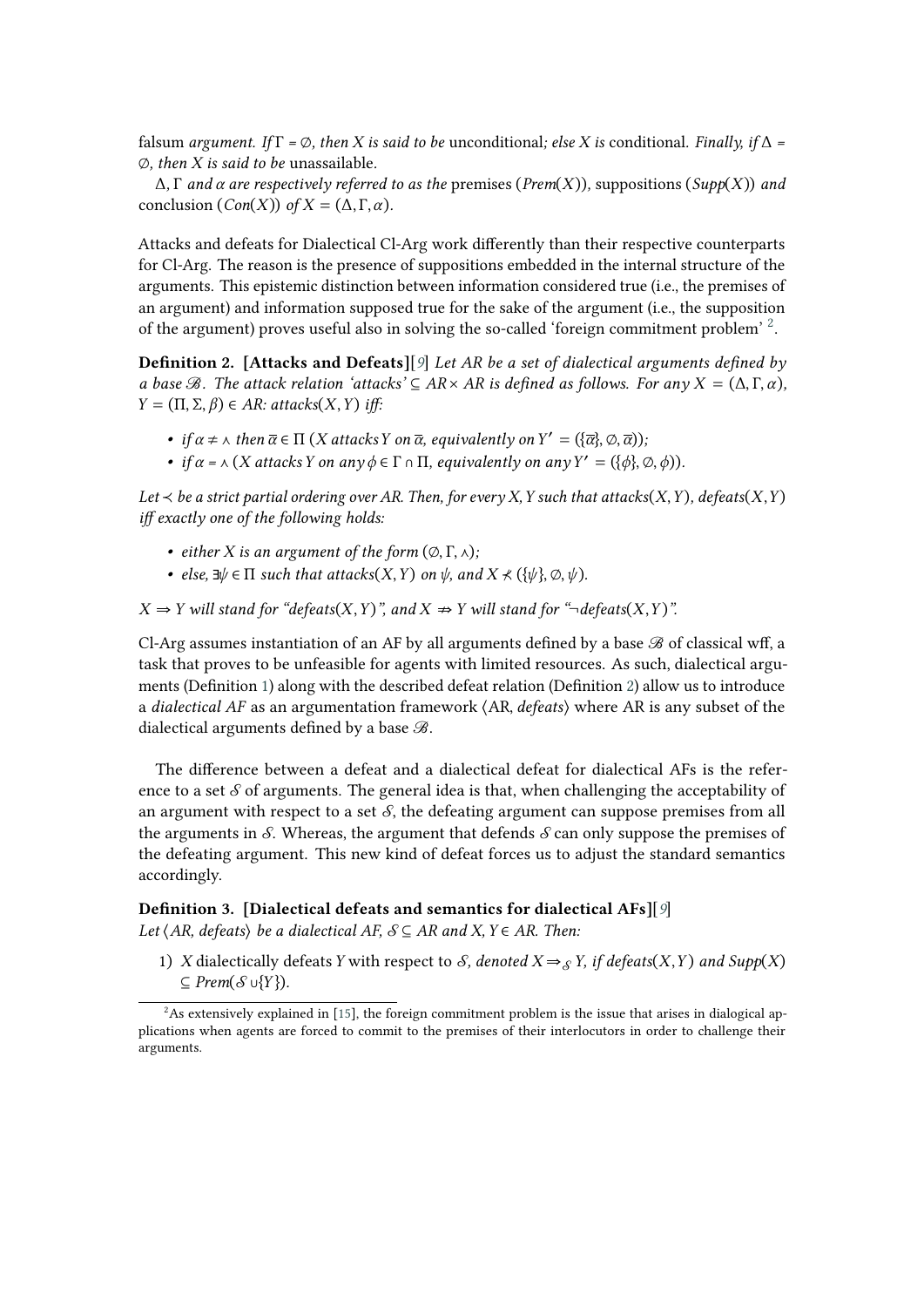- 2) *S* is conflict free *if*  $\forall Z, Y \in S, Z \Rightarrow_S Y$ .
- 3) *Y* is acceptable *with respect to*  $S$  if  $\forall X$  such that  $X \Rightarrow_S Y$ ,  $\exists Z \in S$  such that  $Z \Rightarrow_{\{X\}} X$ .
- <span id="page-3-1"></span>4) Let *S* be conflict free. Then *S* is: an admissible extension iff  $X \in S$  implies *X* is acceptable *with respect to*  $\mathcal{S}_i$  *a* complete *extension iff*  $\mathcal{S}$  *is admissible and if*  $X$  *is acceptable with respect to*  $S$  *then*  $X \in S$ ; a preferred *extension iff it is a set inclusion maximal complete extension; the* grounded *extension iff it is the set inclusion minimal complete extension.*

Dialectical AFs may enjoy some specific properties, as explained in [\[9\]](#page-14-2). Here we are going to outline four of them (P1, P2, P3, P4), which will prove useful in the next sections.

**Remark 1.** *Given a dialectical AF =* ⟨*AR, defeats*⟩*:*

- (P1)  $\forall X \in AR$ :  $\alpha \in Prem(X)$  *implies that*  $({\alpha},{\beta},\alpha) \in AR$ ;
- $(P2)$  ∀X  $\in$  AR: if X' is the logically equivalent argument of X (*i.e., the only difference between* X and  $X'$  is the different distribution of premises and supposition), then  $X' \in AR$
- (P3) *If*  $(\Delta, \emptyset, \alpha) \in AR$  and  $(\Gamma, \emptyset, \overline{\alpha}) \in AR$ , then either  $(\Delta, \emptyset, \wedge) \in AR$  or  $(\Gamma, \emptyset, \wedge) \in AR$  or  $(\Delta \cup \Gamma, \emptyset, \wedge) \in AR;$
- (P4) *If*  $(\Gamma, \emptyset, \alpha) \in AR$ ,  $\Delta \subseteq \Gamma$ ,  $\Delta \neq \emptyset$  and  $\Delta$  is such that it does not share any propositional atomic *formulaewith*  $(\Gamma \setminus \Delta) \cup \{\alpha\}^3$ , then either  $(\Delta, \emptyset, \wedge) \in AR$  or  $(\Gamma \setminus \Delta, \emptyset, \alpha) \in AR$ .

### **2.2. Standard Argument Games**

Finally, let us also review the fundamental notions of the standard argument games as described in [\[4\]](#page-13-1). Notice that these definitions have been modified to accommodate dialectical AFs (which is a fair straightforward adaptation). However, recall that the main contributions of this paper concern the development of argument games for Dialectical Cl-Arg that involves *dialectical defeats* (Definition [3\)](#page-2-2): this entails a non-trivial modification of the standard games.

In a nutshell, an argument game is played by two players, PRO (for *proponent*) and OPP (for *opponent*), each of which is referred to as the other's 'counterpart'. PRO starts the game by moving an initial argument X that it wants to test. After that, both players take turns in moving arguments against their counterpart's moves. This generates disputes:

**Definition 4. [Dispute]** *A sequence of moves in which each player moves against its counterpart's argument is referred to as a* dispute*. Formally,* d *= ———* ⋯ *is a dispute, and — denotes a player moving argument against an argument played by its counterpart* (*similarly, —* )*. A* sub-dispute ′ *of a dispute is any sub-sequence of that starts with the same initial argument.* For example, if  $d = X - Y - Z$ , then  $d' = X - Y$  would be a sub-dispute of d.

Notice that, to avoid ambiguity, each argument of a dispute will be labelled with either P or O (that stands for either one of the two players, PRO or OPP). Hence,  $d = (P)X-(O)Y-(P)Z$  is a dispute where PRO moves the argument  $X$ , followed by  $Y$  played by OPP and countered by another move from PRO, Z.

<span id="page-3-0"></span><sup>&</sup>lt;sup>3</sup>Alternatively, if we are dealing with first order logic,  $\Delta$  is such that it does not share functions and predicates with  $(\Gamma \setminus \Delta) \cup {\alpha}$ .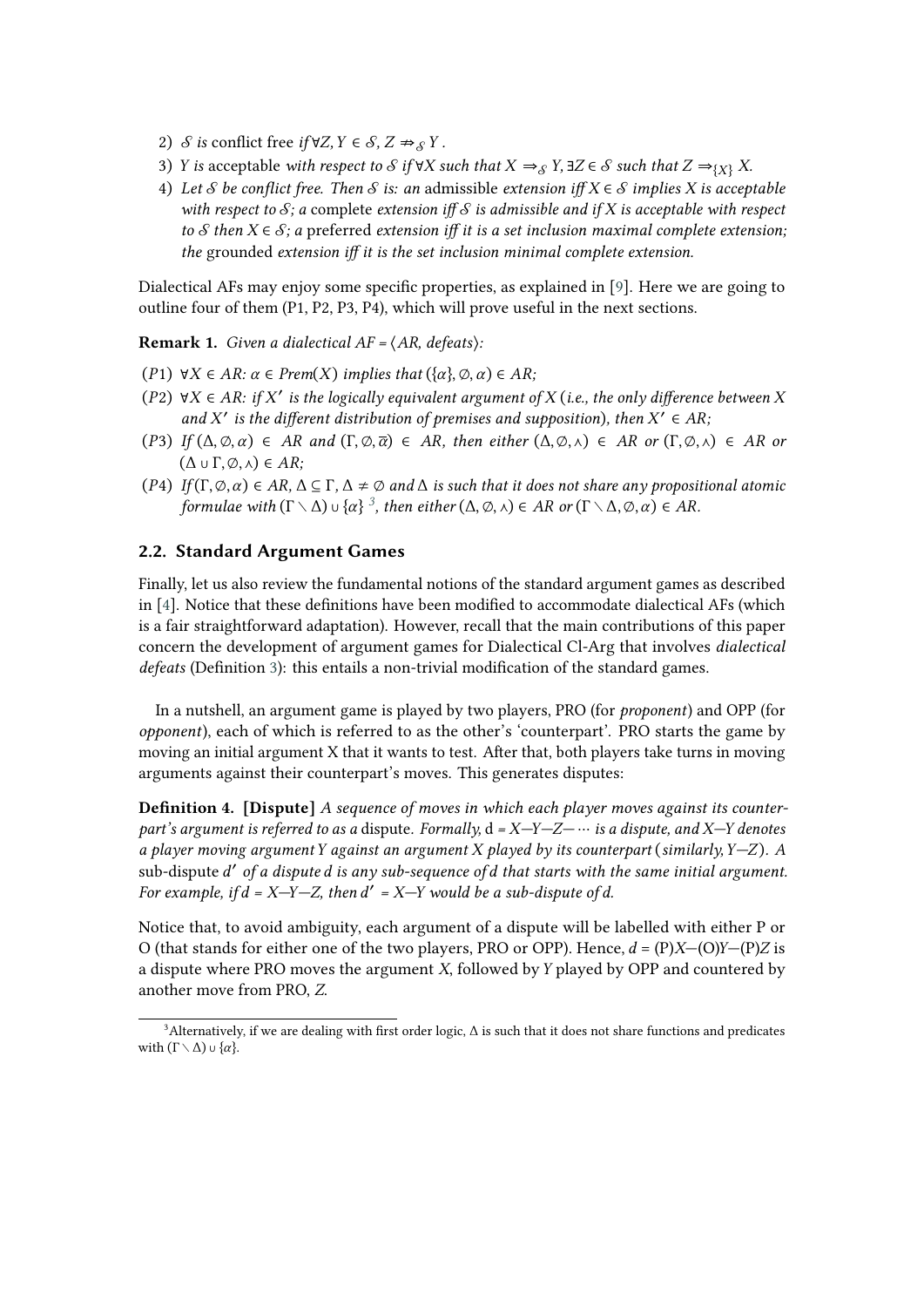We can now introduce the notion of the (unique) dispute tree, which represents the 'playing field' of the standard argument games. In other words, the dispute tree is the data structure that contains all the potential moves (and sequences of moves) available to the players.

**Definition 5. [Dispute Tree]** *Let AF =* ⟨*AR*, *defeats*⟩ *be a finite dialectical argumentation framework, and let* A ∈ *AR. The* dispute tree *induced by* A *in the AF is the tree of arguments, such that*  $\mathcal{T}$ 's root node is A, every branch of the tree is a different dispute, and  $\forall X, Y \in AR$ : X is a child *of*  $Y$  *in*  $\mathcal{T}$  *iff* defeats( $X, Y$ ).

From here on, we are going to write PRO(∗) and OPP(∗) to denote the sets of all PRO and OPP arguments in  $\star$ , where  $\star$  can be replaced with d,  $\mathcal T$  or any other tree that will be introduced in the remainder of the paper. Also,  $LAST(d)$  will identify the last argument played in a dispute  $d$ .

<span id="page-4-0"></span>An argument game is said to be won by the proponent only if it has a winning strategy. That is to say, only if it can successfully defend the argument it wants to test (i.e., the root of  $\mathcal{F}$ ) against any possible arguments moved by the opponent. PRO loses otherwise.

**Definition 6. [Winning Strategy]** Let  $\mathcal{T}$  be the dispute tree induced by A in a finite dialectical *AF* =  $\langle$ *AR*, *defeats* $\rangle$ *. Let also d be a dispute in*  $\mathcal{T}$ *. Then, a winning strategy*  $\mathcal{T}'$  *for A is the dispute tree*  $\mathcal T$  pruned in a way such that:

- [\(6.](#page-4-0)1) The set  $\mathcal{T}'_D$  of disputes in  $\mathcal{T}'$  is a non-empty finite set such that each dispute  $d \in \mathcal{T}'_D$  is *finite and is won by PRO* (*i.e., LAST*(*d*)  $\in \text{PRO}(\mathcal{T})$ );
- $(6.2)$  $(6.2)$  ∀ $d \in \mathcal{T}'_D$ , ∀ $d'$  such that  $d'$  is some sub-dispute of  $d$ , LAST $(d') = X$  and  $X \in \text{PRO}(\mathcal{T})$ , then ∀Y ∈ *OPP*( $\mathcal{T}$ ) such that  $Y \Rightarrow X$ , there is a d″ ∈  $\mathcal{T}'_D$  such that d′  $-Y$  is a sub-dispute of d″ .

Informally, the previous definition states that a winning strategy is the dispute tree  $\mathcal T$  pruned in a way such that [\(6.](#page-4-0)1)  $\mathcal{T}'_D$  is a non-empty finite set, its disputes are finite, end with a PRO argument and [\(6.](#page-4-0)2) are such that OPP has moved exhaustively (i.e., all the moves that OPP could have played, had been played) and also PRO has countered every defeating argument moved by OPP.

### **3. Developing Dialectical Argument Games**

In the following sections, we are going to develop argument games for Dialectical Cl-Arg that accommodate the dialectical defeats and semantics introduced in Definition [3.](#page-2-2) The resulting proof theory will present some specific features that will distinguish it from the standard argument games, although the general structure remains similar. Intuitively, winning a dialectical game for an argument  $A$  means having a specific 'dialectical way' (depending on the semantics that the proof theory is meant to capture) for defending the information contained in  $A$ , hence showing the admissibility of the encoded data.

The main difference between a dispute tree  $\mathcal T$  and a *dialectical dispute tree*  $\mathcal D$  can be identified with the additional reference to a subset  $\mathcal{S} \subseteq PRO(\mathcal{T})$ . That is to say,  $\mathcal{S}$  represents a candidate admissible set of PRO arguments such that PRO commits to their premises. Recall once again that, when challenging the acceptability of an argument with respect to a set  $S$ , the defeating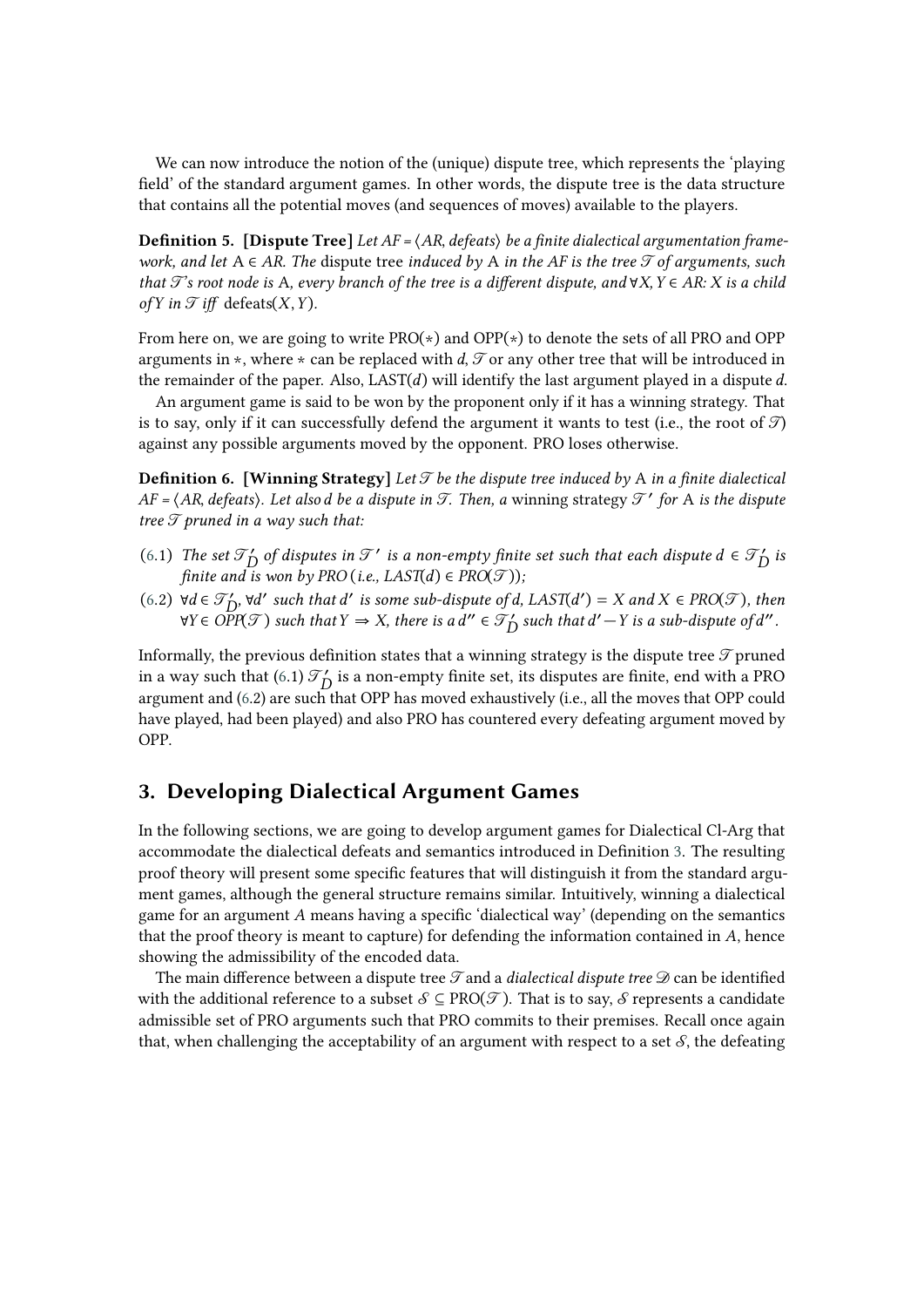argument can suppose premises from all the arguments in  $S$ . Whereas, the argument that defends  $\mathcal S$  can only suppose the premises of the defeating argument. Another important difference between standard and dialectical games is that the latter handles *partially instantiated* dialectical AFs (pdAFs), i.e. dialectical AFs that satisfy properties P1, P2, P3 and P[4](#page-5-0)<sup>4</sup>.

As a consequence, each dialectical game enjoys specific properties that encapsulate the dialectical uses of arguments by real-world resource-bounded agents, thus succeeding in better approximating a process capable of bridging formal (proof-theoretical) and informal (real-world exchange of arguments) single-agent reasoning.

<span id="page-5-2"></span>We can now formally introduce the (unique) dialectical dispute tree induced by *A* wrt a set  $S^5$  $S^5$ :

**Definition 7. [Dialectical Dispute Tree]** *Let*  $\mathcal{T}$  *be the dispute tree induced by* A *in a finite pdAF* =  $\langle AR, defeats \rangle$ *. Let also*  $S \subseteq PRO(\mathcal{T})$ *. Then, the dialectical dispute tree*  $\mathcal{D}$  *induced by* A *with respect to*  $\mathcal S$  *is the dispute tree*  $\mathcal T$  *pruned in a way such that*  $\forall X, Y \in \mathbb A$ *R:*  $X$  *is a child of*  $Y$  *in*  $\mathcal D$  $iff$  *defeats* $(X, Y)$  *and:* 

- 1. *If*  $X \in \text{PRO}(\mathcal{D})$  and  $Y \in \text{OPP}(\mathcal{D})$ , then  $X \Rightarrow_{\{Y\}} Y$ , i.e.  $X$  defeats  $Y$  and  $\text{Supp}(X) \subseteq \text{Prem}(Y)$ ;
- 2. *If*  $X \in \text{OPP}(\mathcal{D})$  and  $Y \in \text{PRO}(\mathcal{D})$ , then  $X \Rightarrow_{\mathcal{S}} Y$ , i.e. X defeats Y with respect to a set S and  $Supp(X) \subseteq Prem(\mathcal{S} \cup \{Y\}).$

The 'playing field' of the dialectical argument games (i.e., the data structure on the basis of which the games are played) is still depicted by the dispute tree  $\mathcal{T}$ . Indeed, the relationship existing between the dispute tree  $\mathcal T$  induced by  $A$  in a finite pdAF and the dialectical dispute tree  $\mathscr D$  induced by A wrt  $\mathscr S$  is such that  $\mathscr D$  is 'contained' in  $\mathscr T$  (since  $\mathscr D$  is a pruned version of  $\mathscr T$ ), as shown in the following example.

**Example [1](#page-6-0).** *Figure* 1 *presents the* (*incomplete*) dispute tree  $\mathcal{T}$  induced by  $A_1$  in a finite pdAF = ⟨*AR*, *defeats*⟩ *and the corresponding* (*incomplete*) *dialectical dispute tree induced by* <sup>1</sup> *wrt*  $S = \{A_1, G_2, O_1\}$  in the same pdAF. Both trees are incomplete since the purpose of the example is *just to show the relationship existing between them. For the same reason, we also avoid listing all the arguments of the pdAF.*

*Observe that, unlike*  $\mathcal{T}$ *, where no set is taken into consideration, the defeats in*  $\mathcal{D}$  are parametrized *to the set . This implies that, when defeating PRO's arguments, the arguments moved by OPP can only suppose the premises of the arguments in the set <i>S*. No such restrictions exist for  $\mathcal{T}$ . Notice *that, even if we keep extending both trees, dispute*  $d = (P)A_1 - (O)F_2 - (P)G_2$  *will never be part of*  $\mathcal{D}$ *. This is because, according to Definition [7](#page-5-2)* (*which also emphasizes how dialectical defeats work*)*,*  $PRO$  can move  $G_2$  only if  $Supp(G_2) \subseteq Prem(F_2).$  However, this is never going to be the case since the *formula* ¬a ∨ ¬b ∉ Prem(F<sub>2</sub>). Therefore, even if the two trees were identical in every other branch, *the absence of dispute d will still make*  $\mathcal D$  *'contained' in*  $\mathcal T$ *.* 

<span id="page-5-1"></span><span id="page-5-0"></span><sup>4</sup>Refer to Remark [1.](#page-3-1)

<sup>&</sup>lt;sup>5</sup>Notice, however, that there can be different dialectical dispute trees induced by  $A$  wrt to different sets  $S$ . That is to say, a dialectical dispute tree  $\mathscr{D}_1$  induced by  $A$  wrt  $\mathscr{S}_1$  constitutes a different data structure than a dialectical dispute tree  $\mathcal{D}_2$  induced by A wrt  $\mathcal{S}_2$ .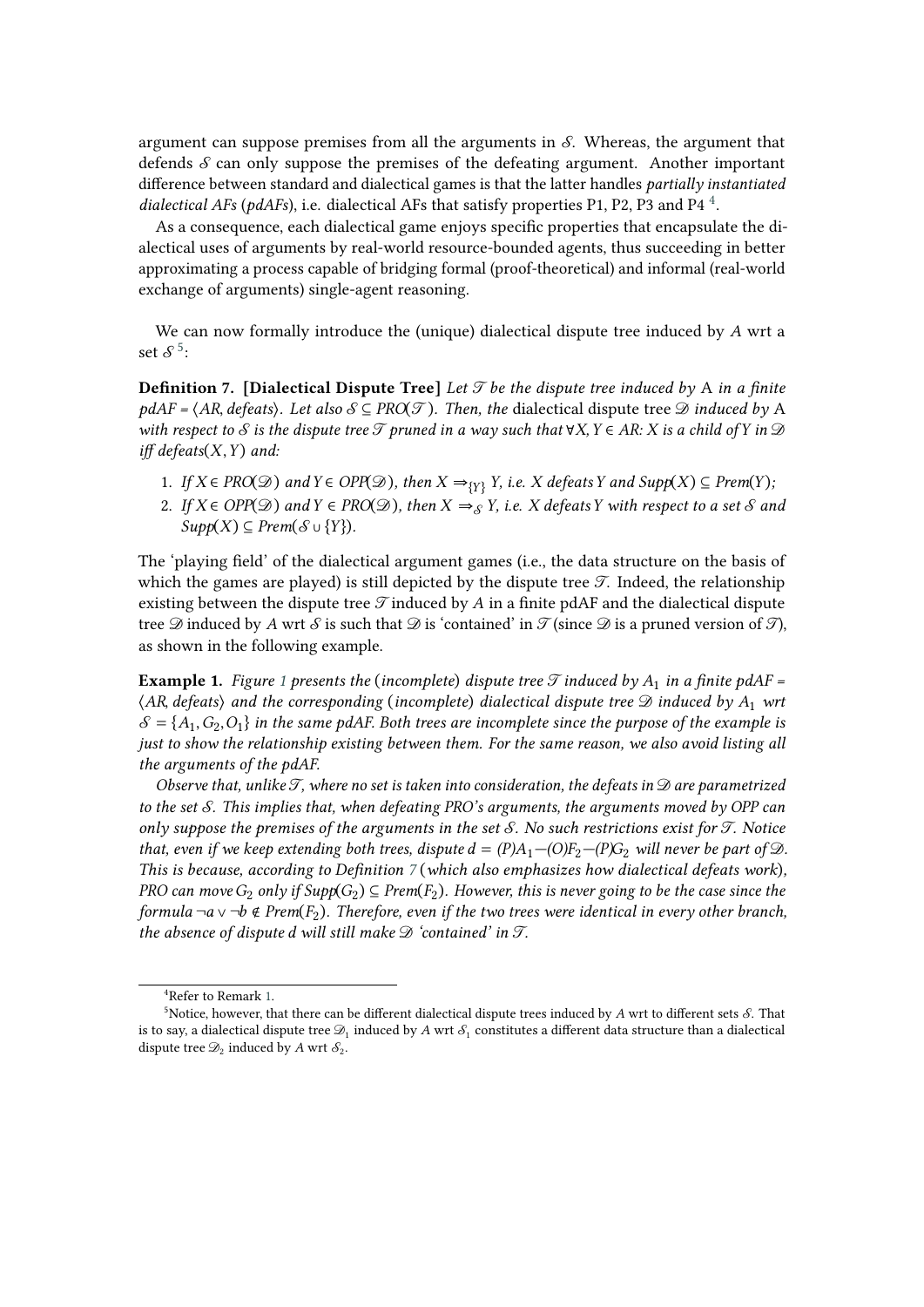

<span id="page-6-0"></span>**Figure 1:** The (incomplete) dispute tree  $\mathcal{T}$  (on the left) induced by  $A_1$  in a finite pdAF =  $\langle$ AR, *defeats* $\rangle$  and the corresponding (incomplete) dialectical dispute tree  $\mathscr{D}$  (on the right) induced by  $A_1$  wrt  $\mathscr{S} = \{A_1, G_2, O_1\}$  in the same pdAF = ⟨AR, *defeats*⟩.

<span id="page-6-1"></span>Dialectical argument games share with the standard argument games the notion of winning strategy: in order to win the game for an argument *A*, PRO must have a winning strategy for it. It will lose otherwise. However, the two definitions slightly differ since a dialectical winning strategy has to take into account the set  $\mathcal S$  targeted by the dialectical defeats:

**Definition 8. [Dialectical Winning strategy]** *Let be the dialectical dispute tree induced by* A wrt *S* in a finite pdAF =  $\langle AR, defeats \rangle$  and let *d* be a dispute in  $\mathcal{D}$ . Then, a dialectical winning strategy *for* A *corresponds to the dialectical dispute tree pruned in a way such that:*

- [\(8.](#page-6-1)1) *The set*  $\mathcal{W}_D$  *of disputes in*  $\mathcal{D}$  *is a non-empty finite set such that each dispute*  $d \in \mathcal{W}_D$  *is finite and is won by PRO* (*i.e., LAST*( $d$ )  $\in$  *PRO*( $\mathcal{D}$ ));
- $(8.2)$  $(8.2)$  ∀ $d \in \mathcal{W}_D$ , ∀ $d'$  such that  $d'$  is some sub-dispute of  $d$ , LAST $(d') = X$  and  $X \in \text{PRO}(\mathcal{D})$ , then ∀Y ∈ OPP $(\mathscr{D})$  such that  $Y \Rightarrow_{\mathscr{S}} X$ , there is a d″ ∈  $\mathscr{W}_{D}$  such that d'  $-Y$  is a sub-dispute of d".

Similarly to Definition [6,](#page-4-0) the previous definition states that a dialectical winning strategy corresponds to the dialectical dispute tree  $\mathscr{D}$  pruned in a way such that [\(8.](#page-6-1)1)  $\mathscr{W}_D$  is a non-empty finite set, its disputes are finite, end with a PRO argument and are such that [\(8.](#page-6-1)2) OPP has moved exhaustively and also PRO has countered each defeating argument moved by OPP. The difference is in the dialectical defeats: the nodes are no more connected by means of the defeats relations among arguments, but through dialectical defeats among arguments that target the set  $S$ .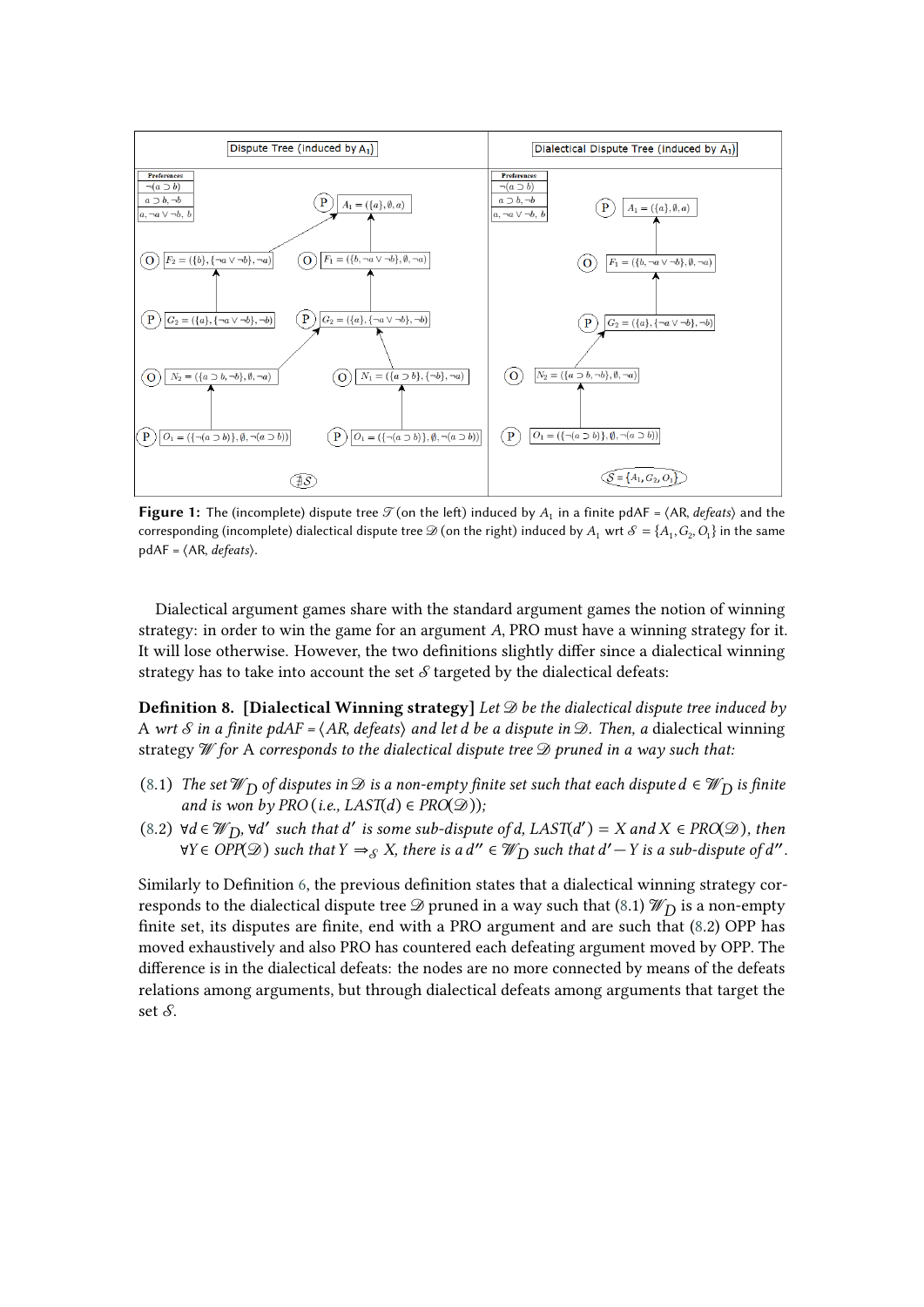We now have all the elements needed to formally introduce the protocol of the dialectical admissible/preferred game. Similar to a list of instructions, this protocol determines the legal moves that can be performed by the players. The game unfolds as a result of the legal arguments played and terminates when there are no more valid moves available. When this happens, the status of the root of the tree is evaluated. The presence of a winning strategy for such an argument assigns the victory to PRO. Strictly speaking, OPP never wins: its purpose is to counter each argument moved by the proponent in order to assist it in testing the admissibility of the root argument (indeed, argument games are formalisations of single-agent reasoning processes). Nevertheless, OPP can still prevent PRO's victory by invalidating its winning strategy.

### **4. Dialectical Admissible/Preferred Games**

When we play a Φ-dialectical game we are increasingly building, starting from the root *A* and following the legal moves licensed by the protocol  $\Phi$ , a dialectical dispute tree denoted as  $\Phi \otimes \mathcal{D}^n$ . Each node of such tree corresponds to an argument progressively played by either PRO or OPP that is labelled with a positive integer *i* (with  $1 \le i \le n$ ). These additional labels allow identifying the order in which the arguments have been played, hence, also determining the current stage (i.e., the nth-stage) of the Φ-dialectical game. Recall that the dispute tree  $\mathcal T$  induced by *A* represents the playing field of the games and every Φ-dialectical game for *A* is contained within its data structure (i.e.,  $\Phi \rightarrow \mathcal{D}^n$  is a 'pruned-version' of  $\mathcal{I}$ ). Being a dialectical dispute tree, even  $\Phi$ - $\mathscr{D}^n$  is constructed wrt a set  $\mathscr{S} \subset \text{PRO}(\mathscr{T})$ , however, such  $\mathscr{S}$  can gradually increase with each new move made by PRO during the game. Indeed,  $\mathcal S$  is composed of the same arguments moved by PRO in  $\Phi$ - $\mathcal{W}^n$  (i.e., a dialectical winning strategy for *A* of  $\Phi$ - $\mathcal{D}^n$ ), which can be extended while the game proceeds  $^6$  $^6$ . As it will be shown, observe also that  $\mathcal S$  is still a different set than PRO( $\Phi$ - $\mathcal{W}^n$ ), meaning that it will modify its members according to the changes in PRO( $\Phi$ - $\mathcal{W}^n$ ), but it will never be empty even if there is no winning strategy  $\Phi$ - $\mathcal{W}^n$ . Formally:

**Definition 9.**  $[\Phi \otimes \mathbb{R}^n]$  **and**  $\Phi \otimes \mathbb{R}^n$  *A dialectical dispute tree*  $\Phi \otimes \mathbb{R}^n$  *induced by* A *wrt*  $\mathcal{S} \subseteq$ *PRO*( $\mathcal{T}$ ) (*with*  $\mathcal{S} \neq \emptyset$ ) *in a finite pdAF* =  $\langle AR, \text{defeats} \rangle$  *is the tree that starts from the argument* A *and it is progressively built up to the th-move of one of the two players, such that each node of the tree is labelled with a positive integer <i>i* (*for*  $1 \le i \le n$ *). Moreover,*  $\forall X, Y \in AR: X$  *is a child of Y in*  $\Phi$ - $\mathscr{D}^n$  *iff* X is a legal move identified by  $\Phi$ *, defeats*(X, Y) and:

- <span id="page-7-2"></span>1. *If*  $X \in \text{PRO}(\Phi \cdot \mathcal{D}^n)$  and  $Y \in \text{OPP}(\Phi \cdot \mathcal{D}^n)$ <sup>[7](#page-7-1)</sup>, then  $X \Rightarrow_{\{Y\}} Y$ , i.e.  $X$  defeats  $Y$  and  $\text{Supp}(X) \subseteq Y$ *Prem* $(Y)$ *;*
- 2. *If*  $X \in \text{OPP}(\Phi \cdot \mathcal{D}^n)$  and  $Y \in \text{PRO}(\Phi \cdot \mathcal{D}^n)$ , then  $X \Rightarrow_S Y$ , i.e. X defeats Y with respect to a set *S* and *Supp*(*X*) ⊆ *Prem*( $S \cup \{Y\}$ ).

*Finally,*  $\Phi$ *-* $\mathcal{W}^n$  *will denote a dialectical winning strategy for* A *of*  $\Phi$ - $\mathcal{D}^n$ .

<span id="page-7-0"></span> $6$ Although the set  $\mathcal S$  can increase the number of its members while the game goes on, it can never exceed the size of PRO( $\mathcal{T}$ ). Keep in mind that every  $\Phi$ -dialectical game for *A* is contained in the dispute tree  $\mathcal{T}$  induced by *A* (since  $\mathcal T$  corresponds to the playing field of the game).

<span id="page-7-1"></span><sup>&</sup>lt;sup>7</sup>Similarly to PRO( $\mathscr{D}$ ) and OPP( $\mathscr{D}$ ), writing PRO( $\Phi \mathscr{D}^n$ ) and OPP( $\Phi \mathscr{D}^n$ ) denote the sets of all PRO, respectively OPP, arguments in  $\Phi$ - $\mathcal{D}^n$ .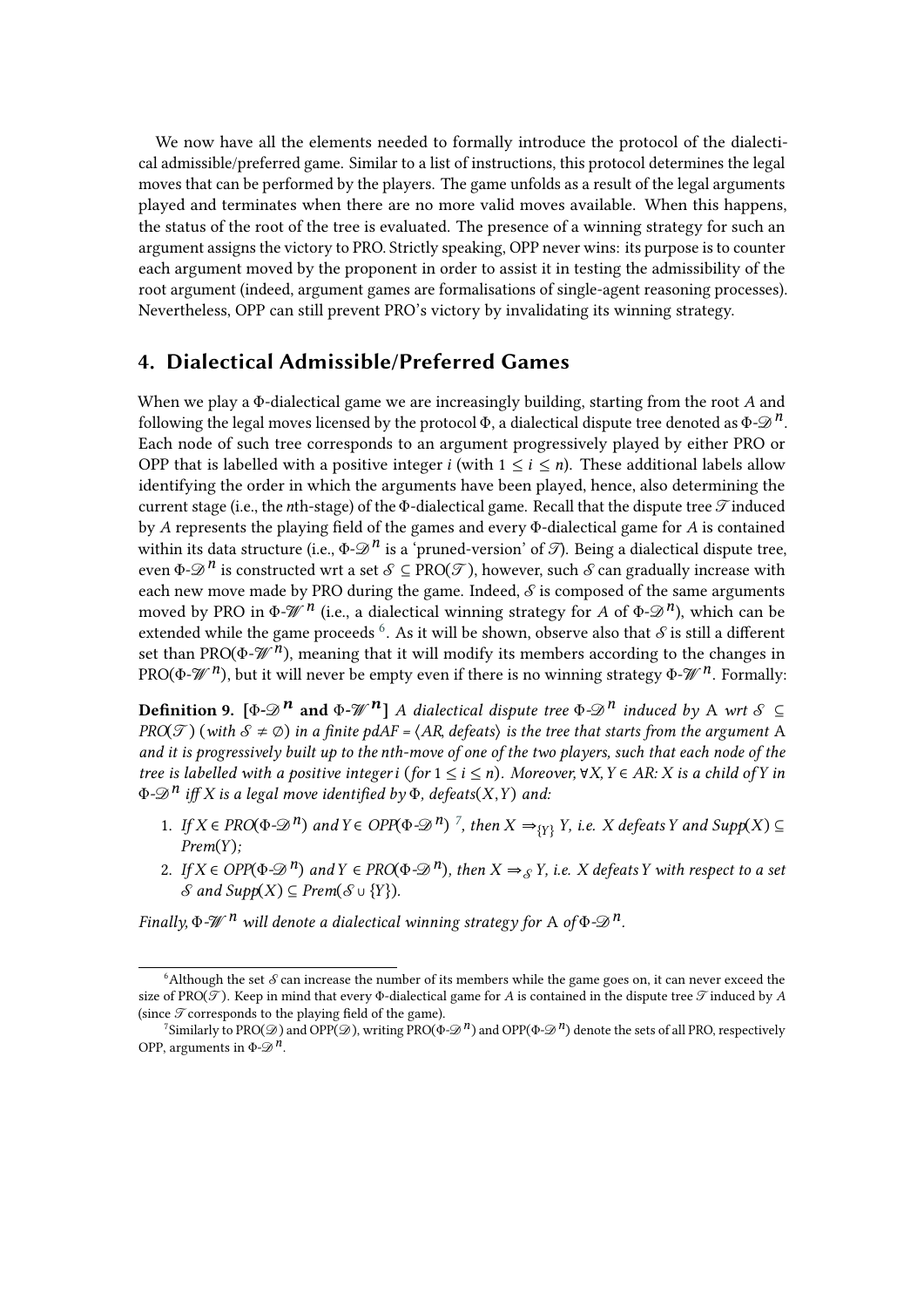Every stage of a Φ-dialectical game can then be identified with a specific dialectical dispute tree  $\Phi \text{-} \mathcal{D}^n$ . As we are going to see, this notion is essential for a proper account of the dialectical defeats in the game protocol  $8$ .

It is interesting to notice that, during a Φ-dialectical game, a dialectical defeat that occurred in an early stage of the game might not take place in a more advanced phase of the same game. This can be caused by an update of the current  $S$ , the set parametrized by OPP for performing dialectical defeats. We denote this anomaly as 'disqualified defeats'.

<span id="page-8-1"></span>**Definition 10. [Disqualified dialectical defeats]** *Let* Φ*-n be the dialectical dispute tree of a* Φ*-dialectical game where and denote arguments played respectively by OPP and PRO in*  $\Phi$ - $\mathscr{D}^n$ . Let also  $X \Rightarrow_{\mathcal{S}} Y$  by supposing  $\alpha \in Prem(\mathcal{S})$ . If, after the game goes on, we will reach *a* stage  $\Phi$ - $\mathscr{D}^{n+k}$  (for  $k > 0$ ) where  $\alpha \notin Prem(S)$ , then the defeat moved by X against Y will be invalidated and will be denoted as 'disqualified'. As such, X and all the arguments following it in *the same dispute will be* (*temporary*) *pruned from the tree.*

Consider indeed that the status of disqualified defeats might be temporary and be updated again in a further stage of the game (when these defeats will become valid once more). Definition [10](#page-8-1) entails the following proposition:

**Proposition 1.** *Let*  $\Phi \text{-} \mathcal{D}^n$  *be the dialectical dispute tree of a*  $\Phi$ *-dialectical game:* 

- ( ) *If the* n*th-move is an argument played by OPP, then moving cannot disqualify the dialectical defeat that performs against a PRO argument.*
- (II) The presence of OPP arguments whose defeats have been disqualified will not affect the *dialectical winning strategy.*

#### **Proof 1.**

- (*I*) *Since X* is the last argument (*legally*) *played in*  $\Phi$ - $\mathcal{D}^n$ , *it trivially does not comply with Definition [10.](#page-8-1)*
- (II) Even if some of the dialectical defeats moved by OPP arguments have been disqualified (*hence are no more a threat for PRO*)*, the defeat of the last argument played by OPP has not been disqualified due to* ( )*. Notice also that every argument that follows X, whose defeat has been invalidated, will not be part of the dialectical winning strategy* Φ- $\mathcal{W}^n$  (*including X*)*. Otherwise, we would violate Definition [10.](#page-8-1)*

Notice that every dialectical game protocol Φ takes into account disqualified defeats, which are then also contemplated by the dialectical dispute tree  $\Phi \text{-} \mathcal{D}^n$  (and dialectical winning strategy Φ- *n*) of Definition [9.](#page-7-2)

<span id="page-8-0"></span><sup>8</sup>Observe that it is possible for one (or more, depending on the protocol) dialectical winning strategy Φ- *n* for *A* of  $\Phi$ - $\mathscr{D}^n$  to exist, although there is no dialectical winning strategy *W* for *A* of  $\mathscr{D}$ . This can happen, for example, when  $\mathcal D$  is composed only by infinite disputes (recall that we need finite disputes to have winning strategies, as stated by Definition [8.](#page-6-1)1), whilst  $\Phi \mathcal{D}^n$  is composed by finite disputes, due to the restrictions imposed by the protocol Φ. In this situation, it is possible to identify in  $\Phi \text{-} \mathcal{D}^n$  a winning strategy  $\Phi \text{-} \mathcal{W}^n$ . Such an example is illustrated in Figure [2\(](#page-11-0)b).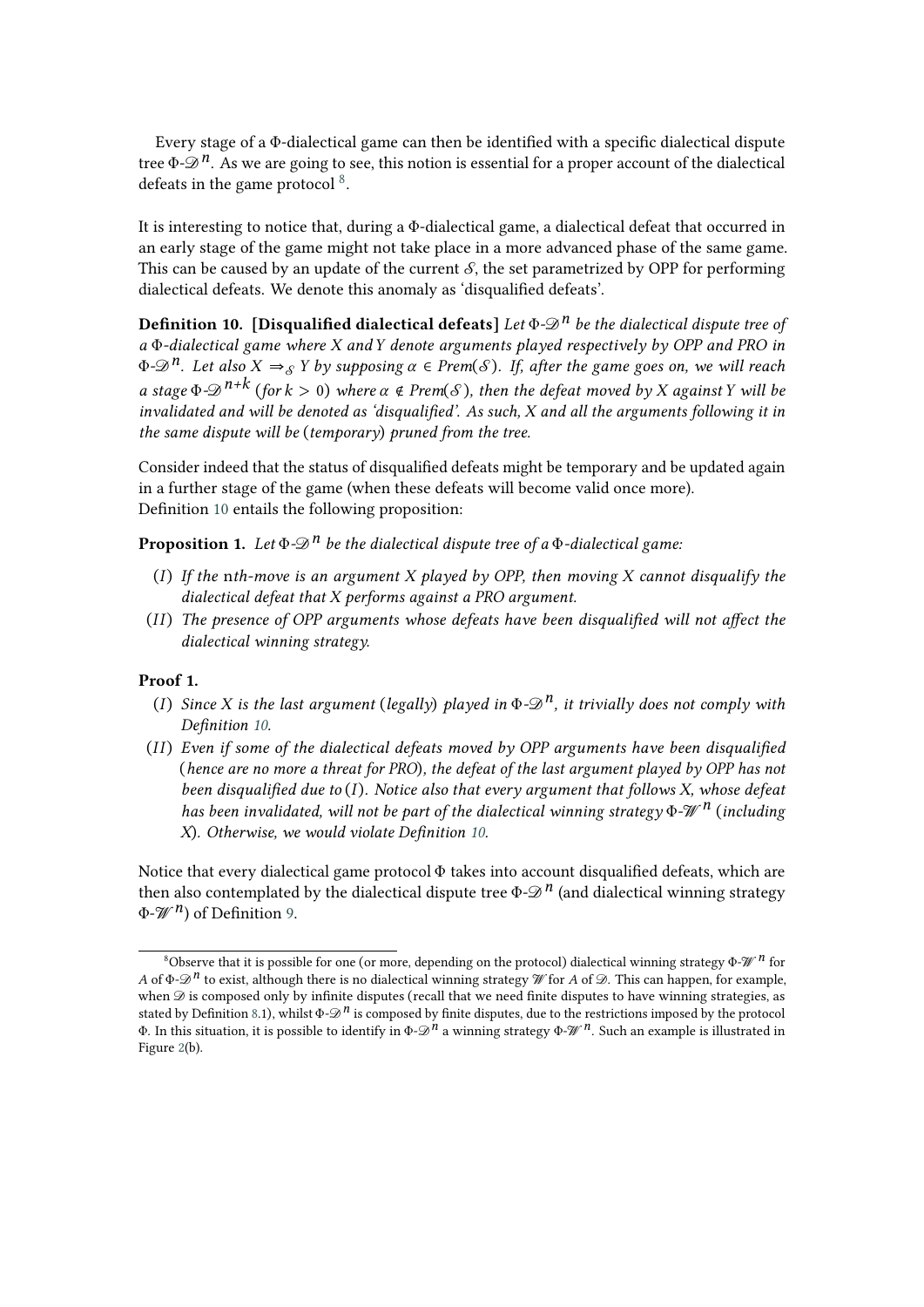#### **4.1. Protocol**

<span id="page-9-0"></span>We can now formally introduce the protocol for the dialectical admissible/preferred game. As already stated, during the dialectical argument game, the players have to comply with a protocol Φ that identifies the legal moves allowed.

**Definition 11. [Dialectical Admissible Game legal moves]** *Let* Φ*-n and* Φ*- n be defined as in Definition* [9,](#page-7-2) let *d* be a dispute of  $\Phi \text{-} \mathcal{D}^n$  and *d'* be a sub-dispute of *d.* Let also  $(PL_n)X$  (for  $n > 0$ ) denotes the argument X played by either one of the two players (P or O) as the (last) nth-move. *Then* Φ *identifies legal moves in the following way:*

- [\(11.](#page-9-0)0) *PRO moves the first argument.*
- [\(11.](#page-9-0)1) If  $(PL_n)X$  and  $n = 2k$  (for  $k > 0$ ), then the next move  $n+1$ , say Y, is by PRO and it is such *that:*
	- $(a) Y \rightarrow_{\{Z\}} Z$ , where  $Z \in OPP(\Phi \rightarrow \mathcal{D}^n)$ ; (b) There exists a  $\Phi$ - $\mathcal{W}^{n+1}$  for A of  $\Phi$ - $\mathcal{D}^{n+1}$ .
- [\(11.](#page-9-0)2) If  $(PL_n)X$  and  $n = 2k + 1$  (for  $k \ge 0$ ), then the next move  $n+1$ , say Y, is by OPP and it is such *that:*
	- $(a) Y \Rightarrow_{\mathcal{S}} Z$ , where  $Z \in \mathcal{S}$  and  $\mathcal{S} := \text{PRO}(\Phi \text{-W}^n)^{\circ}$ ; (b) If  $d = d' - Z$ , then  $Y \notin OPP(d')$ .

A  $\Phi_P$ -dialectical game is said to be terminated when, during its turn, the corresponding player runs out of the legal moves identified by [\(11.](#page-9-0)1) or (11.2) of the protocol  $\Phi_P$ . PRO wins only if it has a winning strategy once the game terminates. It loses otherwise.

The previous protocol can be informally summarised as follows. PRO starts the game by playing the first argument [[\(11.](#page-9-0)0)] and, after that, OPP will make its move. Then, the two players alternate in playing only one argument at a time to reply to one of their counterpart's arguments. Observe that when  $\mathcal S$  is initialized in the game and, subsequently, every time its arguments are updated by the changes in PRO( $\Phi$ - $\mathcal{W}^n$ ) [[\(11.](#page-9-0)2(a))], it is always the beginning of OPP's turn. This means that the condition for which  $S \neq \emptyset$  is continuously respected <sup>[10](#page-9-2)</sup>.

Observe that the established protocol allows *backtracking* to other arguments. That is to say, when PRO moves it can either target the last argument played by OPP or another argument moved by OPP in the dialectical dispute tree generated thus far (i.e., an argument member of the set OPP( $\Phi$ - $\mathcal{D}^n$ )) [[\(11.](#page-9-0)1(*a*))]. Similarly, when OPP moves it can either target the last argument played by PRO or another argument moved by PRO in the current dialectical winning strategy (i.e., an argument member of the set  $PRO(p-\mathcal{W}^n)$ )  $[(11.2(a))]$  $[(11.2(a))]$  $[(11.2(a))]$ . The *relevance conditions*  $[(11.1(b))$  $[(11.1(b))$  $[(11.1(b))$  for PRO;  $(11.2(a))$  for OPP] ensure that: after PRO has made its move, there will be a winning strategy  $\Phi \mathcal{W}^{n+1}$ , hence providing the victory to PRO; after OPP has moved, instead, the previous winning strategy will cease to exist, thus preventing PRO from

<span id="page-9-1"></span><sup>&</sup>lt;sup>9</sup>The symbol '∶=' denotes a variable initialization rather than an equivalence relation. That is to say, at the beginning of each OPP's turn, the content of *S* is initialized to the current PRO( $\Phi$ - $\mathcal{W}^n$ ), i.e, the arguments member of  $\delta$  are the same as PRO( $\Phi$ - $\mathcal{W}^n$ ). This operation overwrites the previous contents of  $\delta$ .

<span id="page-9-2"></span><sup>&</sup>lt;sup>10</sup>That is because a situation in which  $\mathcal{S} = \text{PRO}(\Phi \text{-} \mathcal{W}^n) = \emptyset$  never occurs at the beginning of OPP's turn.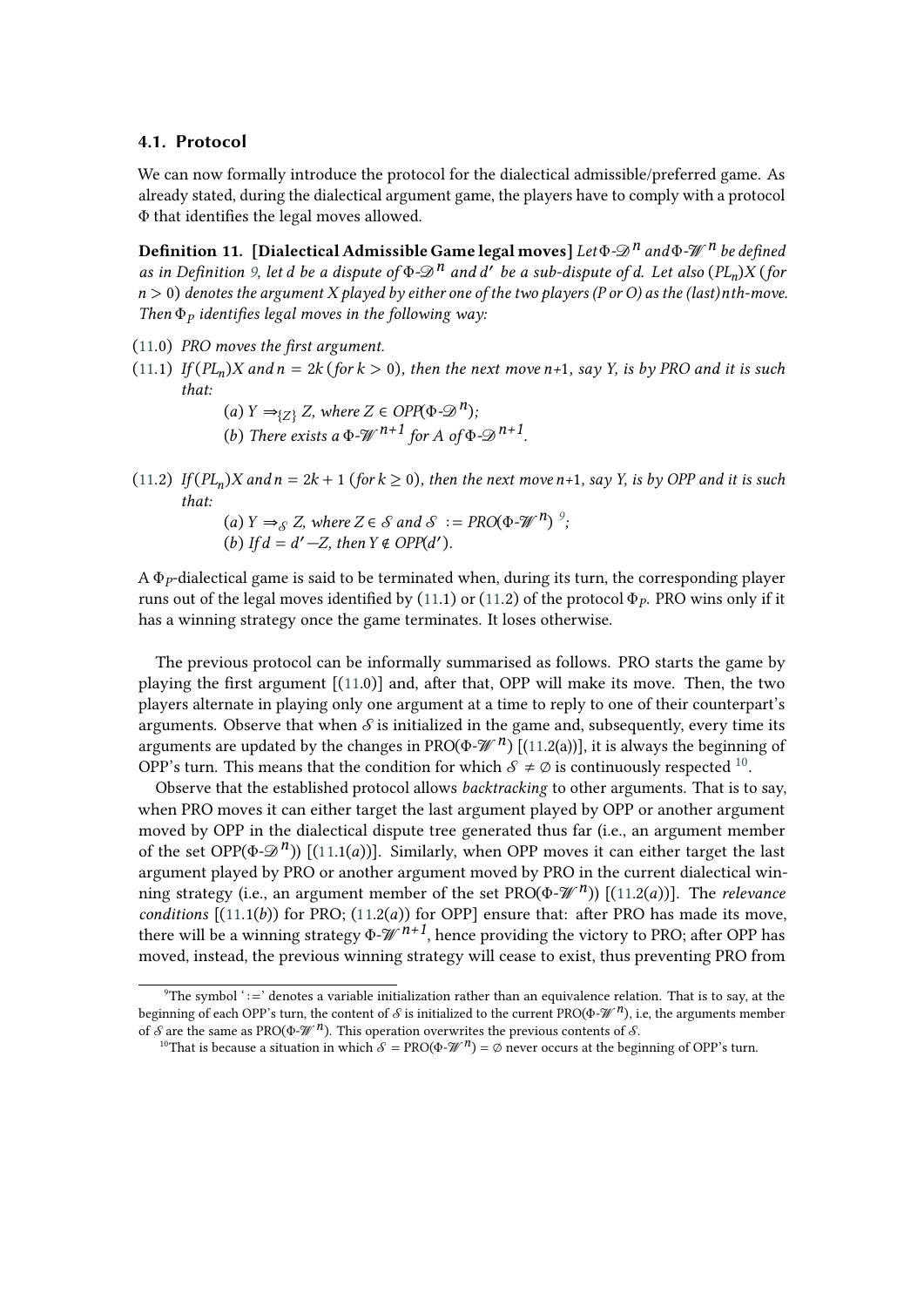winning. That is to say, PRO will be forced to generate a dialectical winning strategy during each of its turns, while OPP will have to invalidate such winning strategy during every one of its turns.

Finally, the restriction  $(11.2(b))$  $(11.2(b))$  on the moves played by OPP is necessary (as also shown in the standard games of  $[4]$ ,  $[5]$  and  $[6]$ ). Indeed, allowing OPP to repeat its arguments, since OPP is required to move exhaustively, could imply the generation of infinite disputes. To see why let us suppose that  $(PL_n)X$  (for  $n > 0$ ) identifies an argument X played by either one of the two players (denoted as P or O) as its th move in a Φ-dialectical game. Then, there could be an infinite dispute  $d$  like the following:

$$
d = (P_1)A - \dots - (O_n)Y - (P_{n+1})Z - (O_{n+2})Y - (P_{n+3})Z - (O_{n+4})Y - \dots
$$

Intuitively, since  $Z$  is capable of defending itself by defeating  $Y$ , there is no need to further extend the dispute by repeating the same arguments: this is because  $Z$  has already shown its acceptability wrt PRO( $\Phi$ - $\mathcal{W}^{n+1}$ ). Therefore, the only way for avoiding infinite disputes (and infinite dialectical admissible/preferred games) is to prevent OPP from repeating its arguments in the same disputes.

**Remark 2.** *Similarly to the standard argument games presented in* [*[4](#page-13-1)*]*, the protocol of the dialectical admissible games is identical to the protocol of the dialectical credulous preferred games. Indeed, it suffices to show the membership of an argument* A *in an admissible extension to show also that* A *is credulously justified under the preferred semantics as well. That is because every admissible extension of a dialectical AF is a subset of a preferred extension. This is a consequence of the Fundamental Lemma* (*FL*) *introduced by Dung* [*[3](#page-13-0)*] *and adapted for Dialectical Cl-Arg in* [*[9](#page-14-2)*]*.*

As it has been defined, the admissible/preferred game satisfies the properties of soundness and completeness. This proves the equivalence existing between the victory of the  $\Phi_P$ -dialectical game for an argument *A* and the membership of the same *A* to the admissible/preferred extensions of the corresponding finite pdAF.

**Theorem 1.** Let  $\Phi_P \text{-} \mathscr{D}^n$  identifies a terminated  $\Phi_P$ -dialectical game. Then, there exists a dialecti*cal winning strategy* Φ *- <sup>n</sup> for* <sup>A</sup>*, such that the set PRO*(Φ *- n*) *of arguments moved by PRO in* Φ *- n is conflict-free, iff* A *is included in an admissible extension* Adm *of the pdAF.*

**Proof 2. [Soundness]** *It follows directly from [8.](#page-6-1)1 and [8.](#page-6-1)2*

**Proof 3. [Completeness]**(Sketched). *Assume that* A ∈ Adm*. Since the pdAF is finite, then it is also finitary. We can build a dialectical winning strategy* Φ *- n for* A *if, for each argument Y dialectically defeating* A *and moved by OPP, PRO chooses one argument X from* Adm (*even* A *itself*) *such that X*⇒{ }*Y* (*Definition [11.](#page-9-0)2*() *prevents the generation of infinite disputes*)*. This procedure can be repeated for every defeating argument moved by OPP.*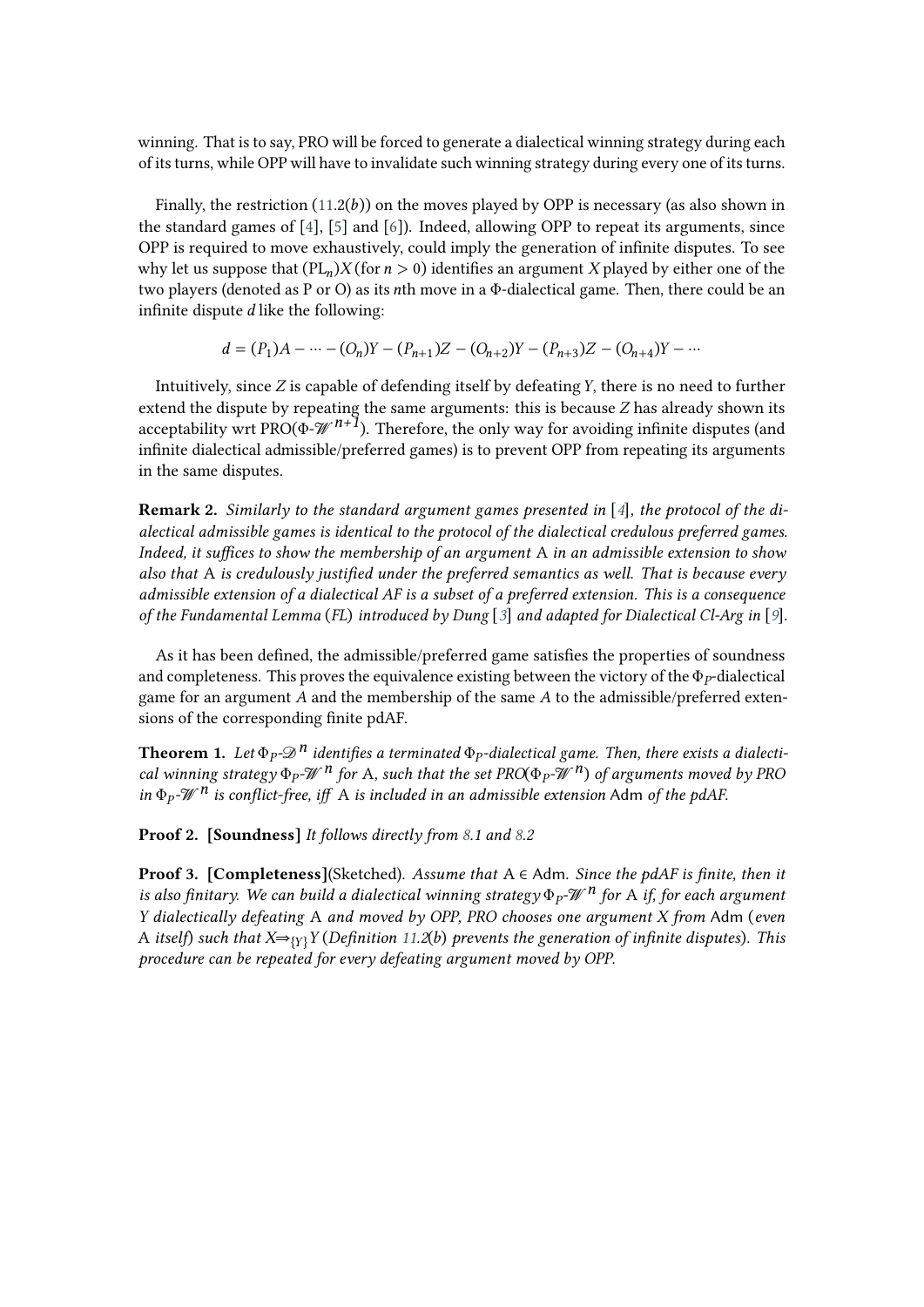

<span id="page-11-0"></span>**Figure 2:** Figure a) illustrates a pdAF with a list of its arguments and the set  $S$  that is parametrized by the dialectical defeats. Consider also that  $X_2$  is defeated by all the arguments of the pdAF, except  $A_1$ ,  $B_1$ ,  $C_1$  (the arrows that should have highlighted such defeats have been omitted to avoid unnecessary graphical confusions). Figure b) displays the dialectical dispute tree  $\mathcal D$  induced by  $A_1$  wrt  $\mathcal S$  in the pdAF of Figure a). Notice that  $\mathcal D$  is composed of infinite disputes (the vertical dots represent the endless continuation of the disputes). A dialectical dispute tree  $\Phi$ - $\mathscr{D}^n$ , with  $n = 4$ , is depicted in Figure c) and corresponds to a  $\Phi$ -dialectical game played up to the *n*th-move. Observe that the number of each move (next to the label P or O) represents the order in which the arguments have been played in the game. In this example, we are assuming a protocol Φ that licenses legal moves where PRO can play more than one argument per turn, therefore, Φ-*n* has two winning strategies (both of which are encircled in the figure).

### **4.2. Main Features of Dialectical Argument Games**

Dialectical admissible/preferred argument games hold specific features that differentiate them from the standard argument games of [\[4\]](#page-13-1)[\[6\]](#page-14-10)[\[5\]](#page-14-9) and depend upon their protocol and the properties possessed by each pdAF (especially P1, P2 and P3). In the following, we are going to list all of such features. Notice that the proofs of the results in this section are left out due to space constraints.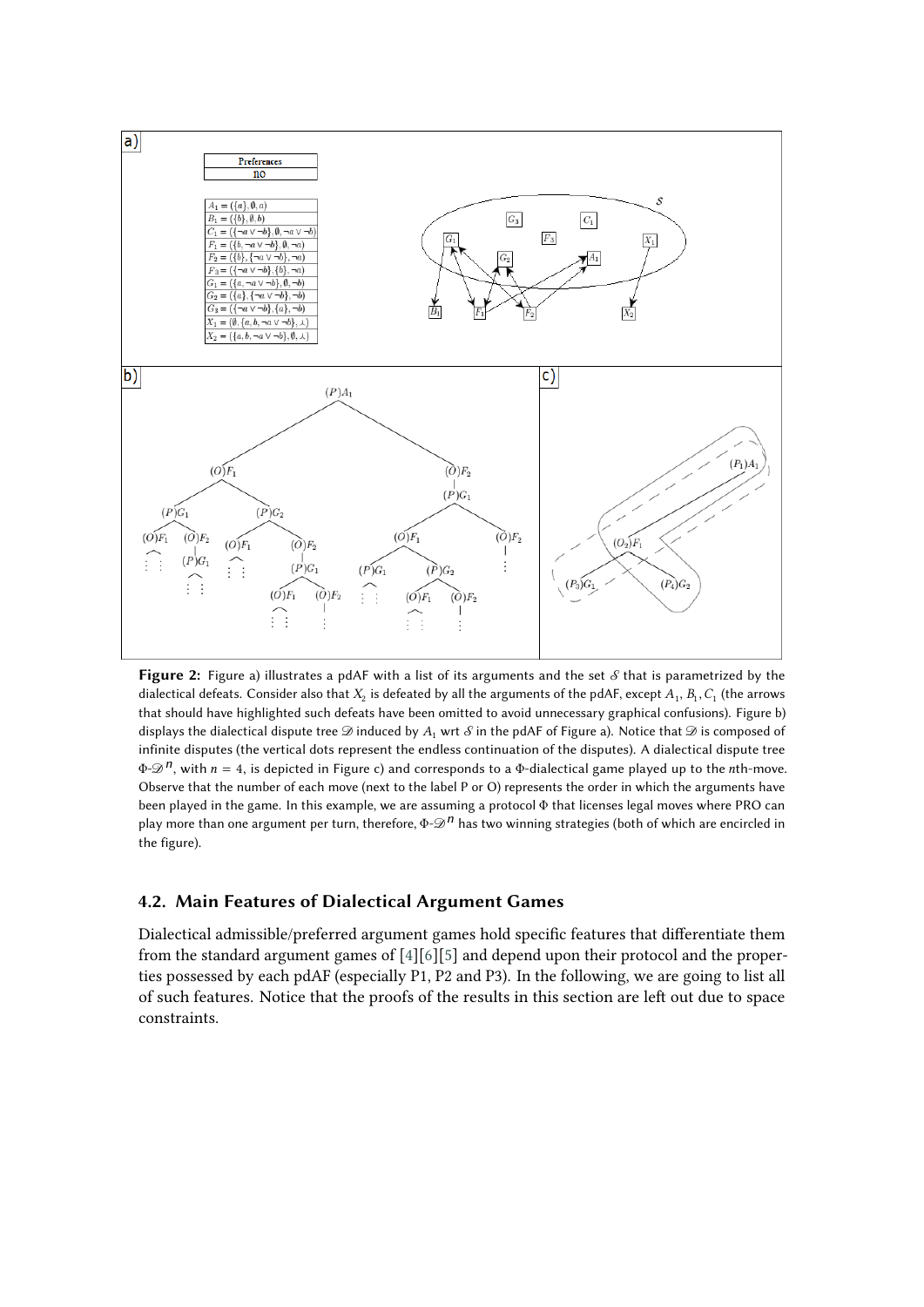#### **4.2.1. Features F1-F2**

- (*F1*) *The set of all the arguments moved by PRO in a dialectical winning strategy of a* Φ *-dialectical game* (*i.e., PRO*(Φ *- n*)) *is always conflict-free;*
- (*F2*) *The relevance conditions, i.e., the conditions of the admissible/preferred protocol that compel both players to change the outcome of the game at the end of every turn, are essential to the unfolding of the* Φ *-dialectical games. This also justifies why the set cannot be initialized* with any set other than  $PRO(\Phi_P \text{-} \mathcal{W}^n)$ .

#### **4.2.2. Feature F3**

Before the introduction of the third feature (F3) enjoyed by the dialectical admissible/preferred argument games, we need to formally define what is meant by the *uniqueness* of the dialectical winning strategy  $\Phi$ - $\mathcal{W}^n$ .

**Definition 12.** [Uniqueness of the dialectical winning strategy  $\Phi$ - $\mathcal{W}^n$ ] Let  $\Phi$ - $\mathcal{D}^n$  and let Φ*- n be defined as in Definition [9.](#page-7-2) Then* Φ*- n is said to enjoy the uniqueness property if there is no other dialectical winning strategy for A wrt*  $S$  *simultaneously present in*  $\Phi \text{-} \mathcal{D}^n$ .

Let us consider the dialectical dispute tree  $\Phi \text{-} \mathcal{D}^n$  of Figure [2\(](#page-11-0)c). This tree has two winning strategies, say  $\Phi$ - $\mathcal{W}_1^n$  and  $\Phi$ - $\mathcal{W}_2^n$ , each of which is composed of a single dispute. That is to say:  $d_1 = (P_1)A_1 - (O_2)F_1 - (P_3)G_1$  and  $d_2 = (P_1)A_1 - (O_2)F_1 - (P_4)G_2$ , such that  $\Phi \sim \mathcal{W}_1^n$  is composed of  $d_1$ , while  $\Phi$ - $\mathcal{W}_2^n$  is composed of  $d_2$ . Obviously,  $\Phi$ - $\mathcal{D}^n$  does not enjoy the uniqueness property. Indeed, both  $G_1$  and  $G_2$  defeat the same argument  $F_1$ , whereas only one of such defeats is actually needed. This implies that it suffices that either  $\Phi$ - $\mathcal{W}_1^n$  or  $\Phi$ - $\mathcal{W}_2^n$  is present for PRO to win the game. For the final outcome of the game, it is pointless to have both winning strategies simultaneously. It is also resources consuming, meaning that it does not comply well with the Dialectical Cl-Arg purpose of capturing resource-bounded real-world agents reasoning.

(F3) Any dialectical winning strategy  $\Phi_P$ - $\mathscr{W}^n$  enjoys the uniqueness property.

#### **4.2.3. Advantages of F1-F3**

Each of these features proves to be useful in some specific way. *F1* allow eschewing consistency checks on the premises of arguments moved by PRO in any dialectical winning strategy  $Φ_P$ - $w^n$ . In addition, it is of particular importance in providing the games with a wide range of efficiency improvements. Without the need to perform any extra check or to enforce further restrictions in the protocol (unlike in [\[4\]](#page-13-1)), this property allows every dialectical game to prevent the proponent from: playing self-defeating arguments, playing arguments already moved by the opponent and playing arguments that defeat (or are defeated by) other arguments already moved by the proponent. *F2* revolves around the relevance conditions [\(11.](#page-9-0)1(b) and [11.](#page-9-0)2(a) of Definition [11\)](#page-9-0) that can be summarised as the conditions that force the two players to change the outcome of the game at the end of every turn. These requirements are fundamental for real-world agents that reason with limited availability of resources. Indeed, it would be nonsensical to allow such agents to play arguments irrelevant for the outcome of the game: this would mean wasting valuable resources. The last feature, *F3*, concerns the uniqueness property. Uniqueness, enforced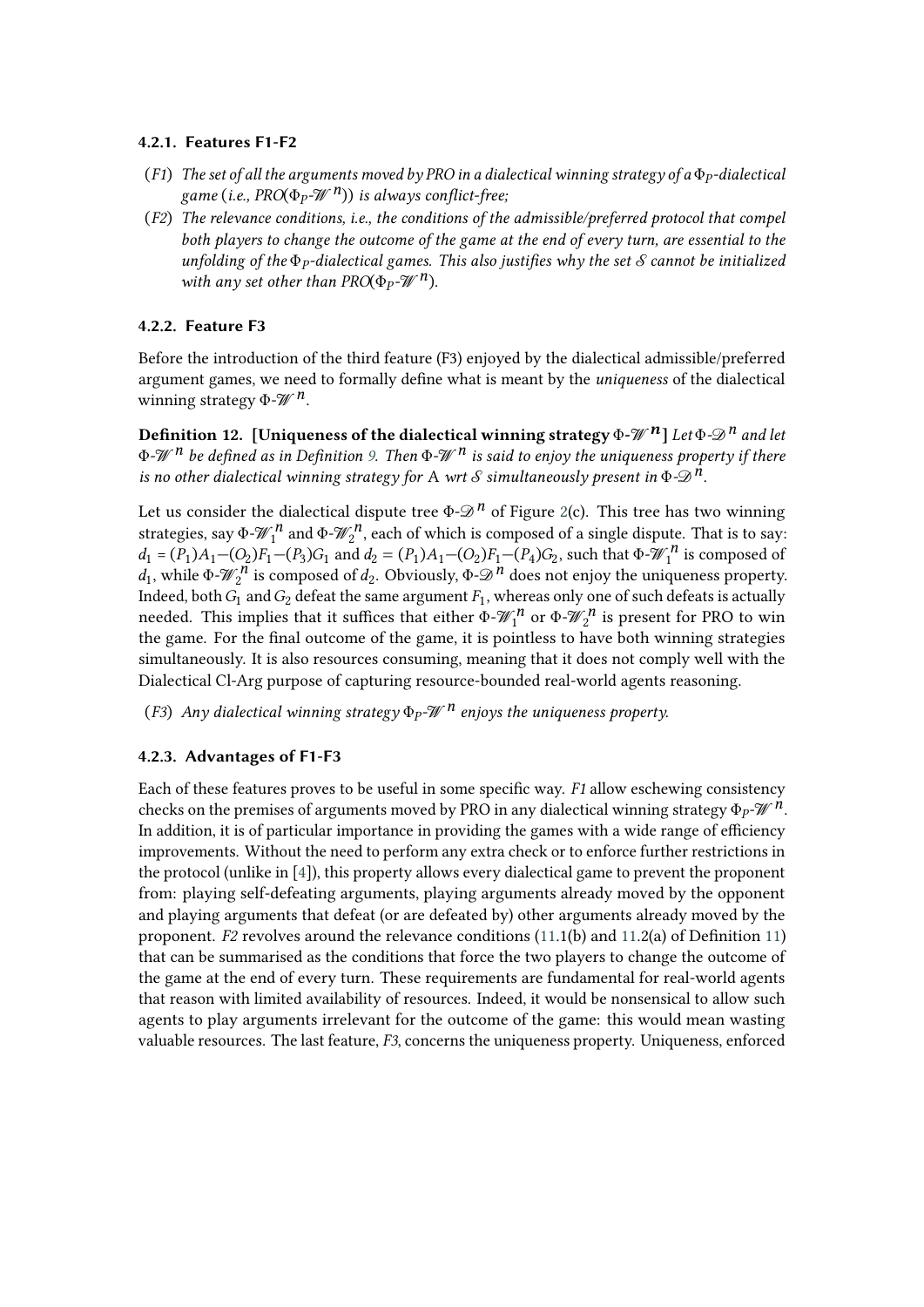on a dialectical winning strategy  $\Phi_P\mathscr{W}^{\,n}$  by the protocol of the dialectical admissible/preferred argument game, is certainly a desirable feature since allows for shorter and simpler games. This means that it is possible to evaluate the status of the dialectical dispute tree root faster than the standard games.

### **5. Conclusions and Future Work**

The main aspects of the real-world uses of argumentation by resource-bounded agents include: (i) showing arguments inconsistencies by supposing the premises of the opponent's arguments; (ii) handling only finite subsets of the arguments of the AFs; (iii) reducing resources consumption by employing dialectical means (while still satisfying the rationality postulates) [\[9\]](#page-14-2). These features would constitute the hallmarks of an argument game based on Dialectical Cl-Arg, thus capable of better approximating non-monotonic single-agent real-world reasoning processes than the standard argument games. In this paper, we have achieved some important results. We have developed argument game proof theories (denoted as *dialectical argument games*) for the admissible and preferred semantics of Dialectical Cl-Arg. The limited space prevented us from entirely appreciating the extent of the formalism that would have also included a specific protocol for Dung's grounded semantics and a fully-fledged list of efficiency improvements for the introduced games. Incorporating dialectical defeats in the standard structure of the argument games proved to be a non-trivial process which yielded the discovery of interesting properties that differentiate dialectical games from the standard ones. That is to say, dialectical games enjoy (a) specific relevance conditions that identify their protocols and yield (b) the uniqueness of their winning strategies, whilst property *F1* ensures (c) the conflict-freeness of the set of arguments moved by the proponent in the winning strategy. The latter is of particular importance since it provides the games with a various range of efficiency improvements.

Extending further the study commenced in [\[16\]](#page-14-11), we plan to increase the range of dialectical argument games protocols investigating the stable  $[6]$ , semi-stable  $[17]$  and ideal semantics [\[18\]](#page-14-13) [\[19\]](#page-14-14). Another research direction that will be pursued involves generalising the developed dialectical argument games to dialogues, following the guidelines of the already existing literature in the field (mainly [\[20\]](#page-14-15)). This would have the interesting consequence of allowing to move from non-monotonic single-agent inference to distributed non-monotonic reasoning.

### **References**

- [1] H. Mercier, D. Sperber, Why do humans reason? arguments for an argumentative theory, Behavioral and brain sciences 34 (2011) 57–74.
- [2] S. Modgil, Dialogical scaffolding for human and artificial agent reasoning., in: AIC, 2017, pp. 58–71.
- <span id="page-13-0"></span>[3] P. M. Dung, On the acceptability of arguments and its fundamental role in nonmonotonic reasoning, logic programming and n-person games, Artificial intelligence 77 (1995) 321–357.
- <span id="page-13-1"></span>[4] S. Modgil, M. Caminada, Proof theories and algorithms for abstract argumentation frameworks., Argumentation in artificial intelligence 105129 (2009).